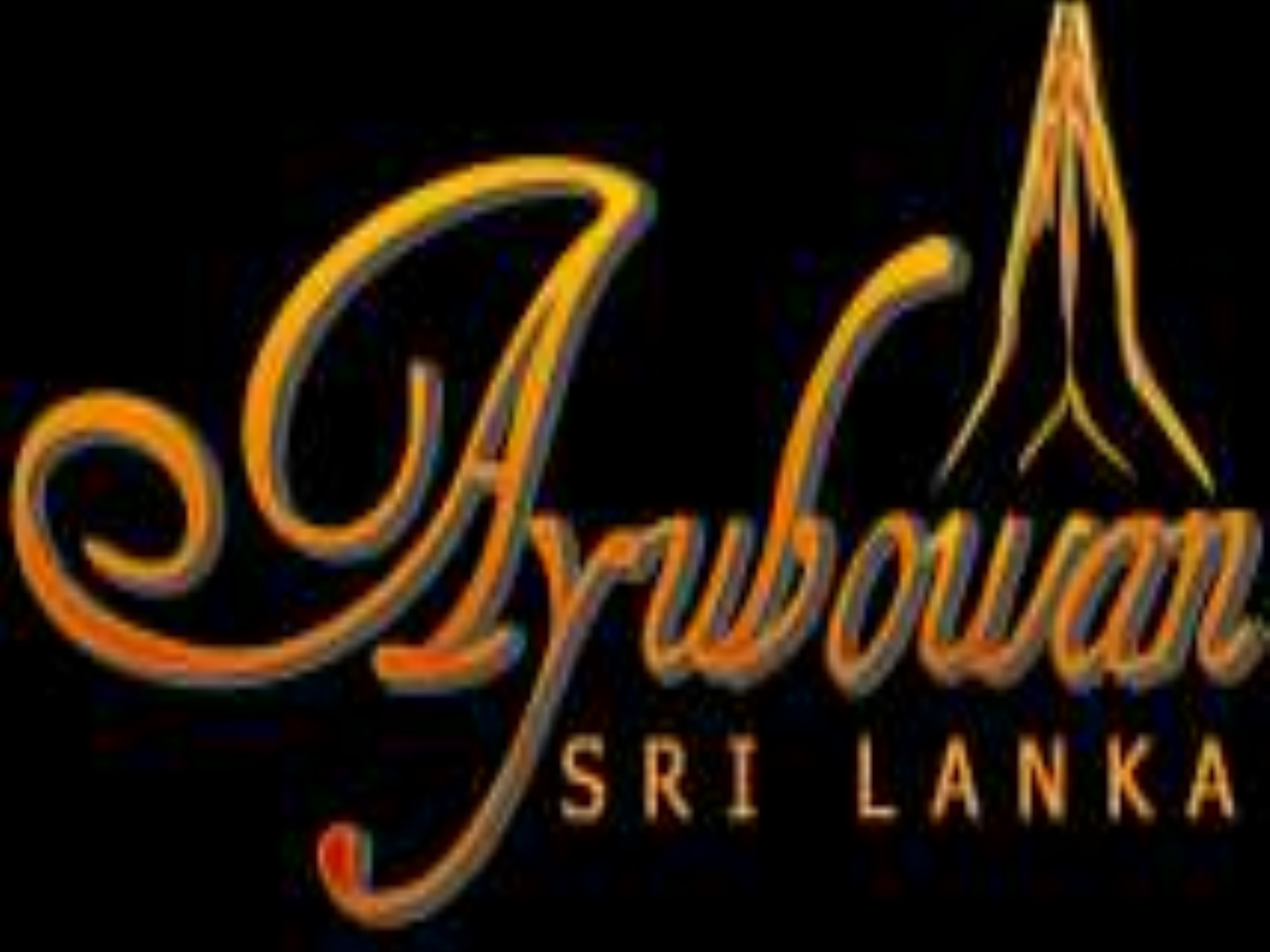#### **Regional Roundtable of National Agricultural Machinery Associations in Asia and the Pacific Connection for Cooperation and Development**

28-30 October 2014 Wuhan, China



**Agriculture Machinery Manufacturers Agriculture Machinery Manufacturers & Suppliers Association Sri Lanka & Suppliers Association Sri Lanka**

> Melvin Samarasinghe Melvin Samarasinghe President melvin@sltnet.lk Presidentmelvin@sltnet.lk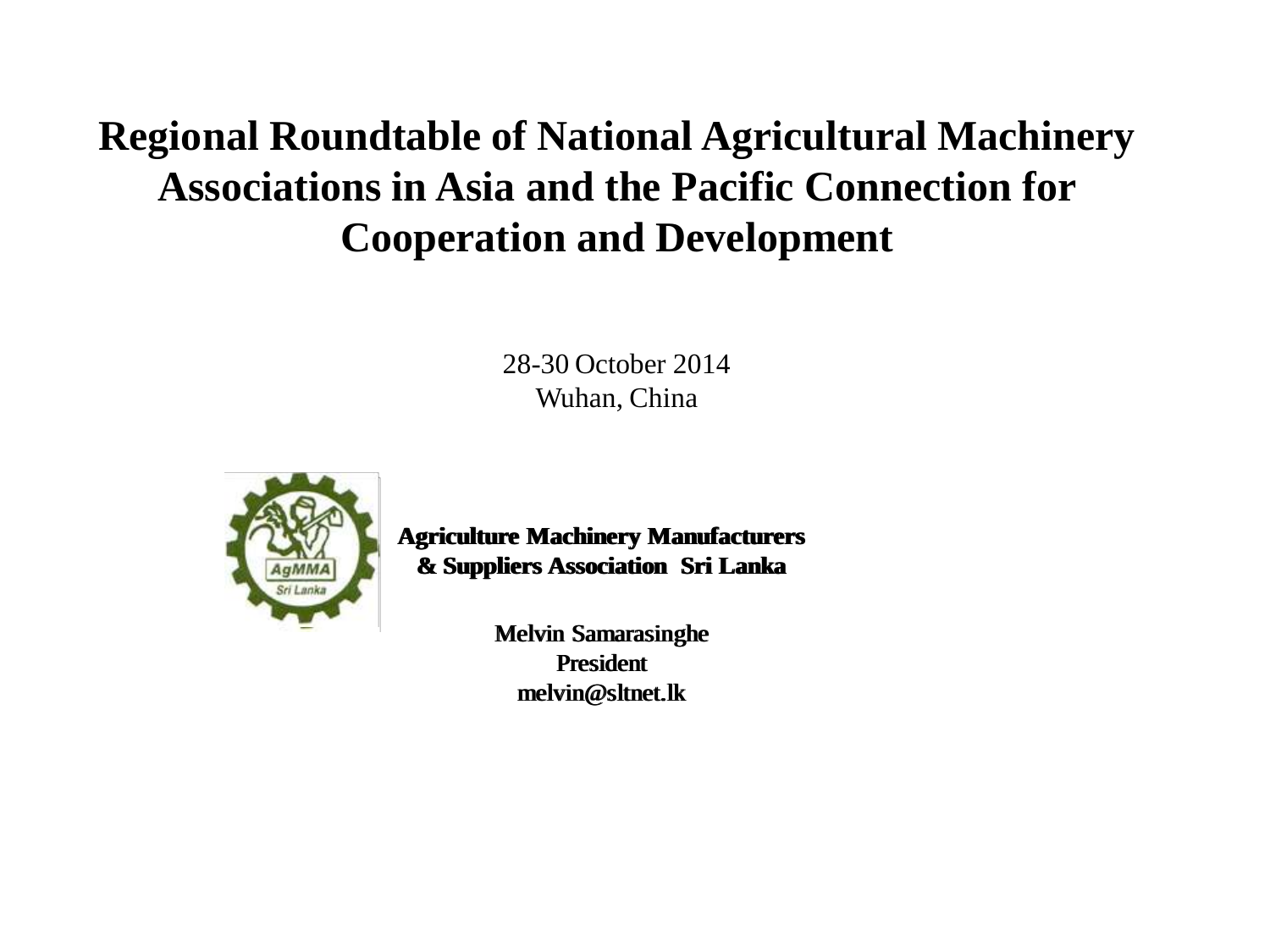#### **Agriculture Machinery Manufacturers & Suppliers Association (AgMMA)**

**O**

**B**

- **Date of Inauguration 1990**
- **Membership 24**
- **Associates 18**

#### **Our Vision**:

**To Match energy conversion processes to sustain agriculture in the use of farm Machinery protecting Environment.**

**J E C T I V E S**

**To keep abreast & recommend on new developments to stakeholders**

**To coordinate with Institutions to develop, train , test evaluate and promote machinery**

**Improve quality and safety of Men and Machinery**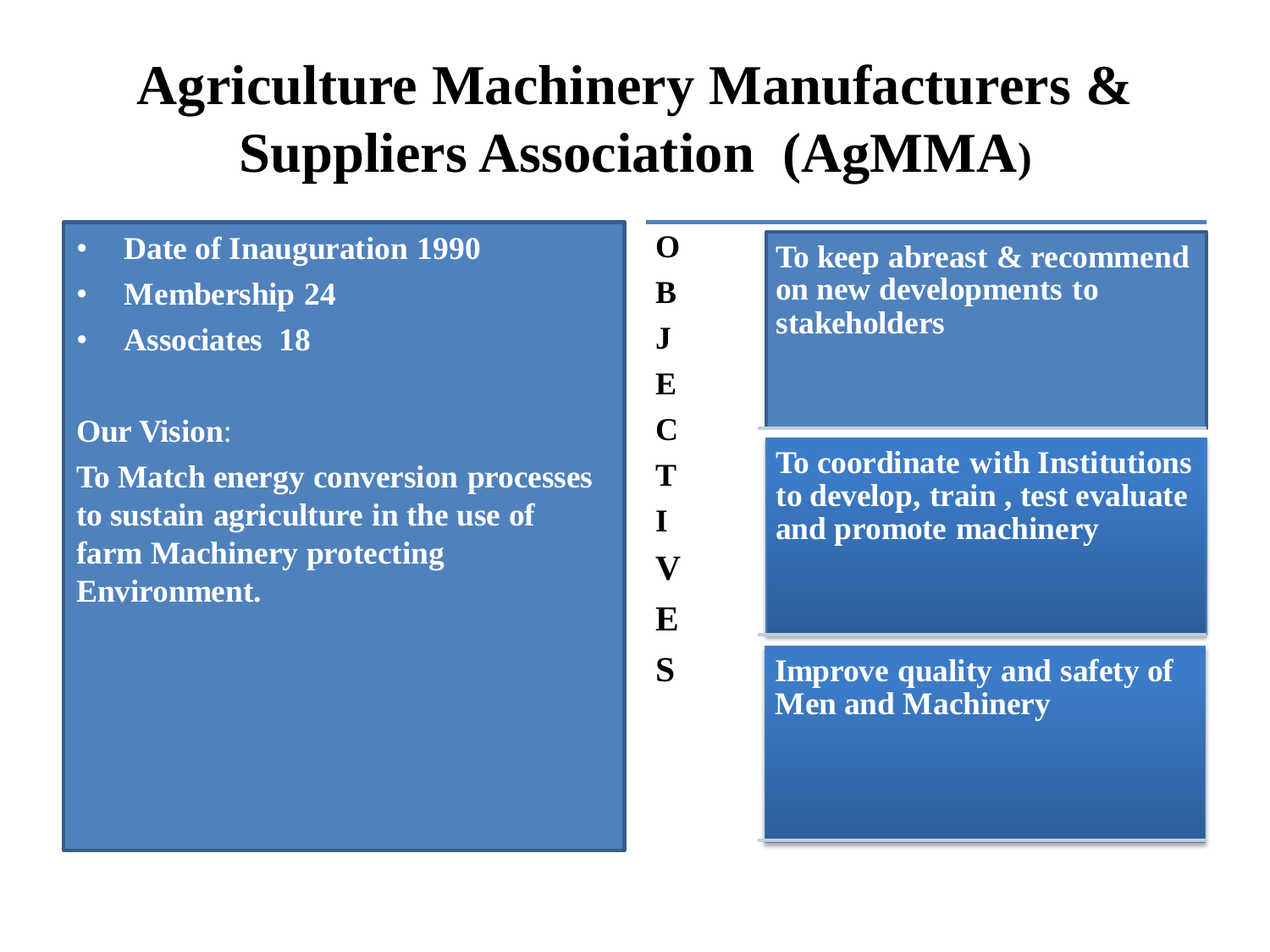#### **Overview of Agriculture in Sri Lanka**



#### **Export Crops Floriculture**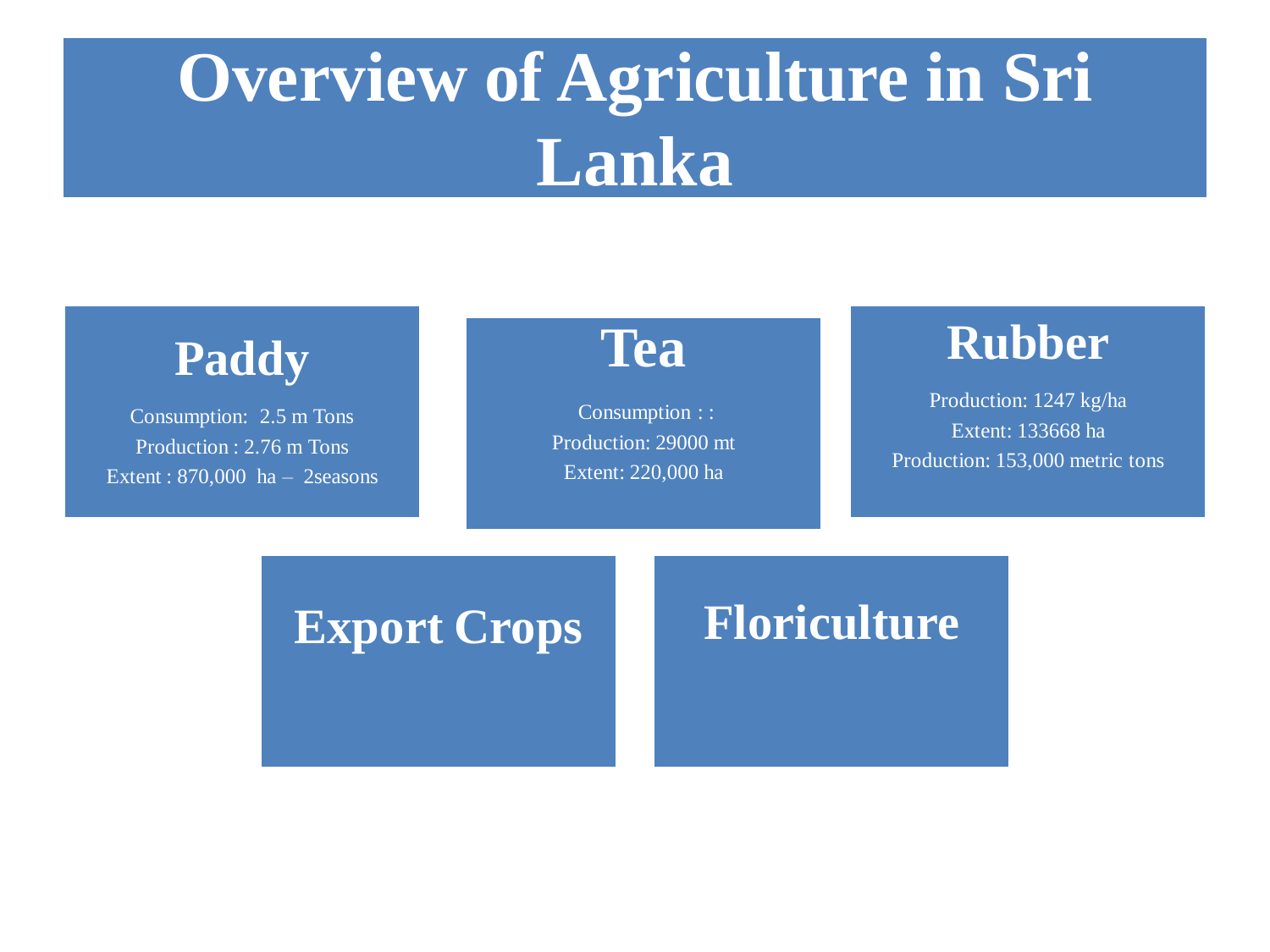### **Machinery Presently Used for Paddy Cultivation**

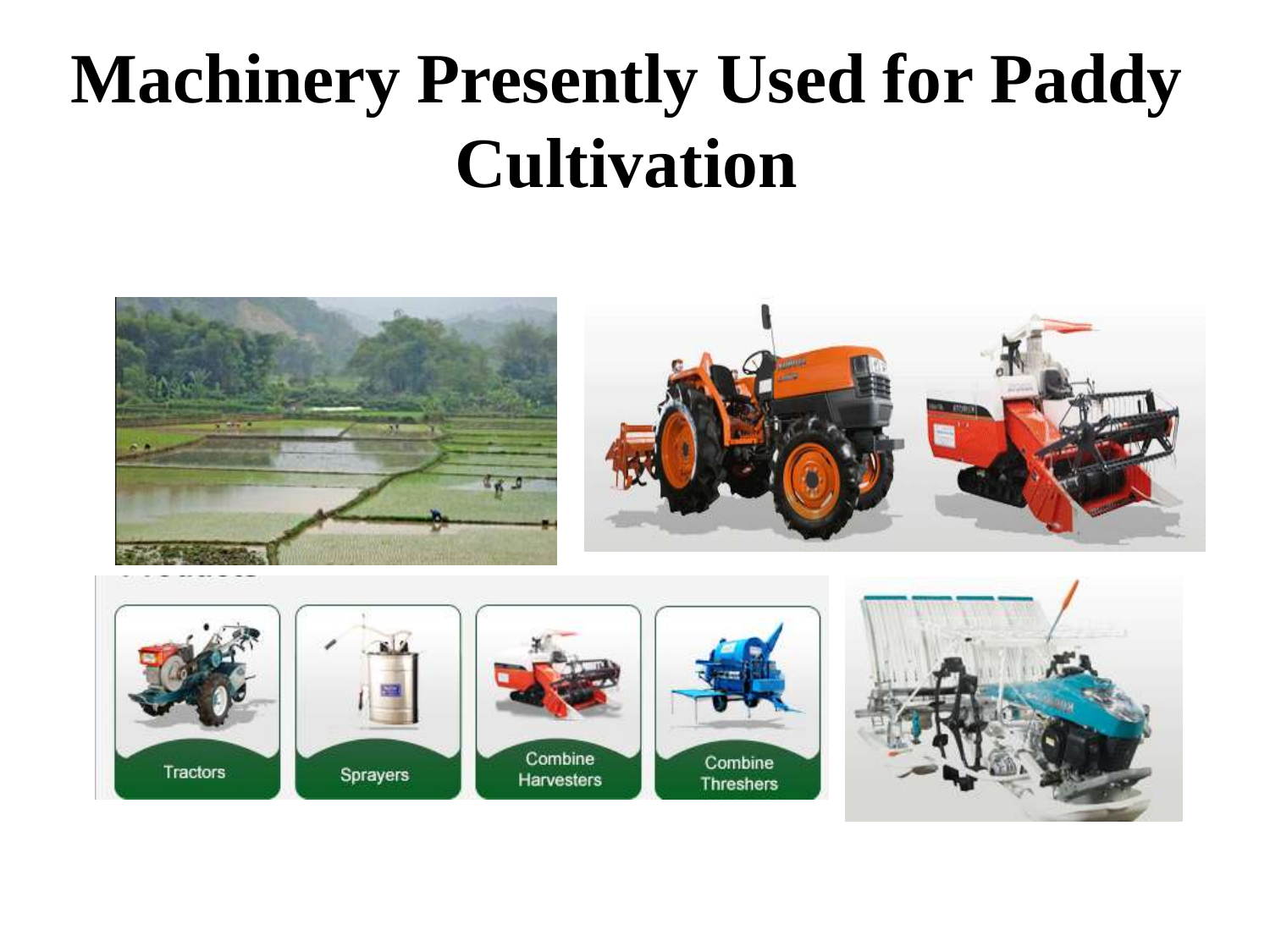#### Machines used in Banana Planation Reduce Chemical usage by 30%

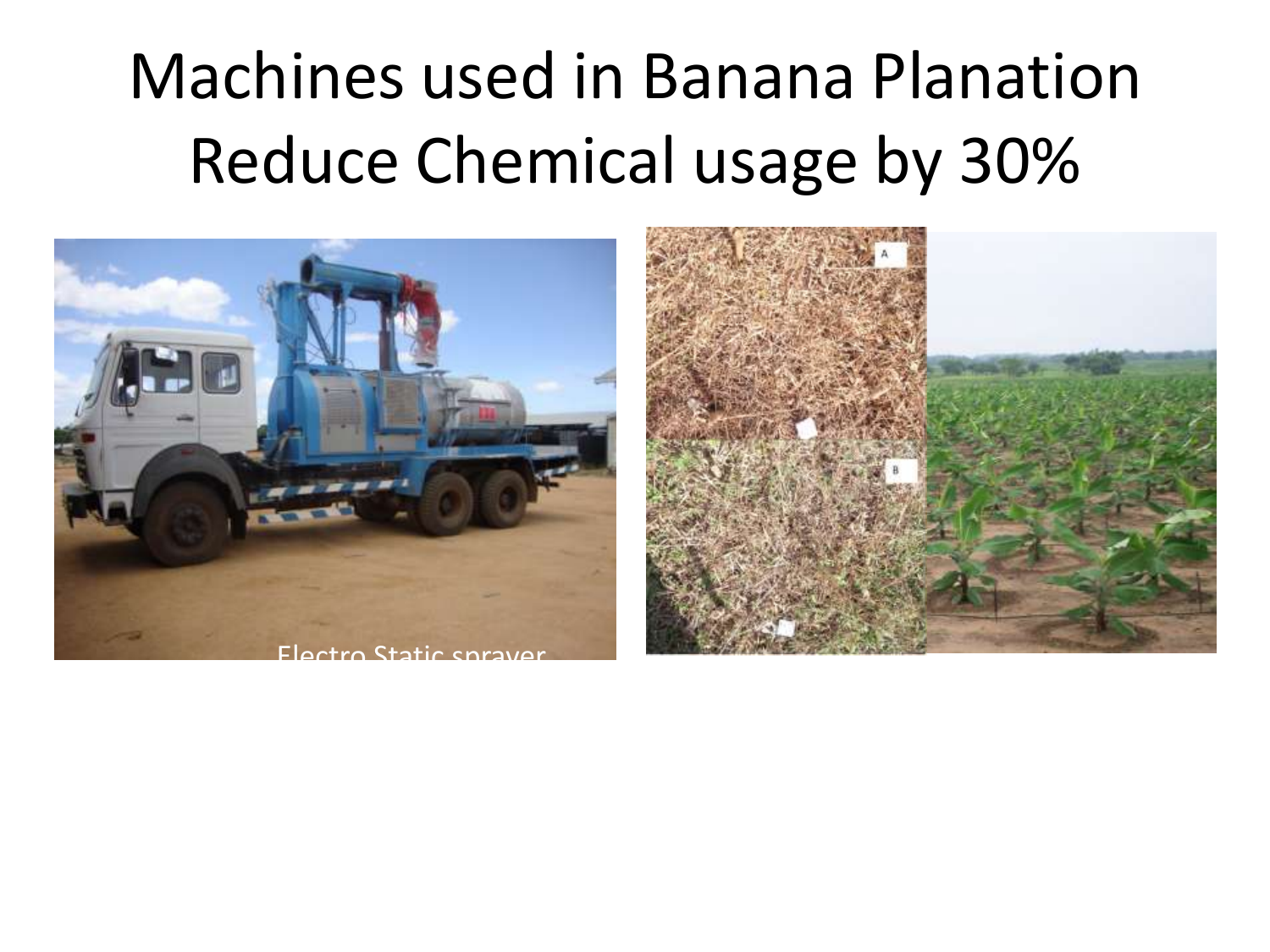#### **Machinery used in Tea Plantation**

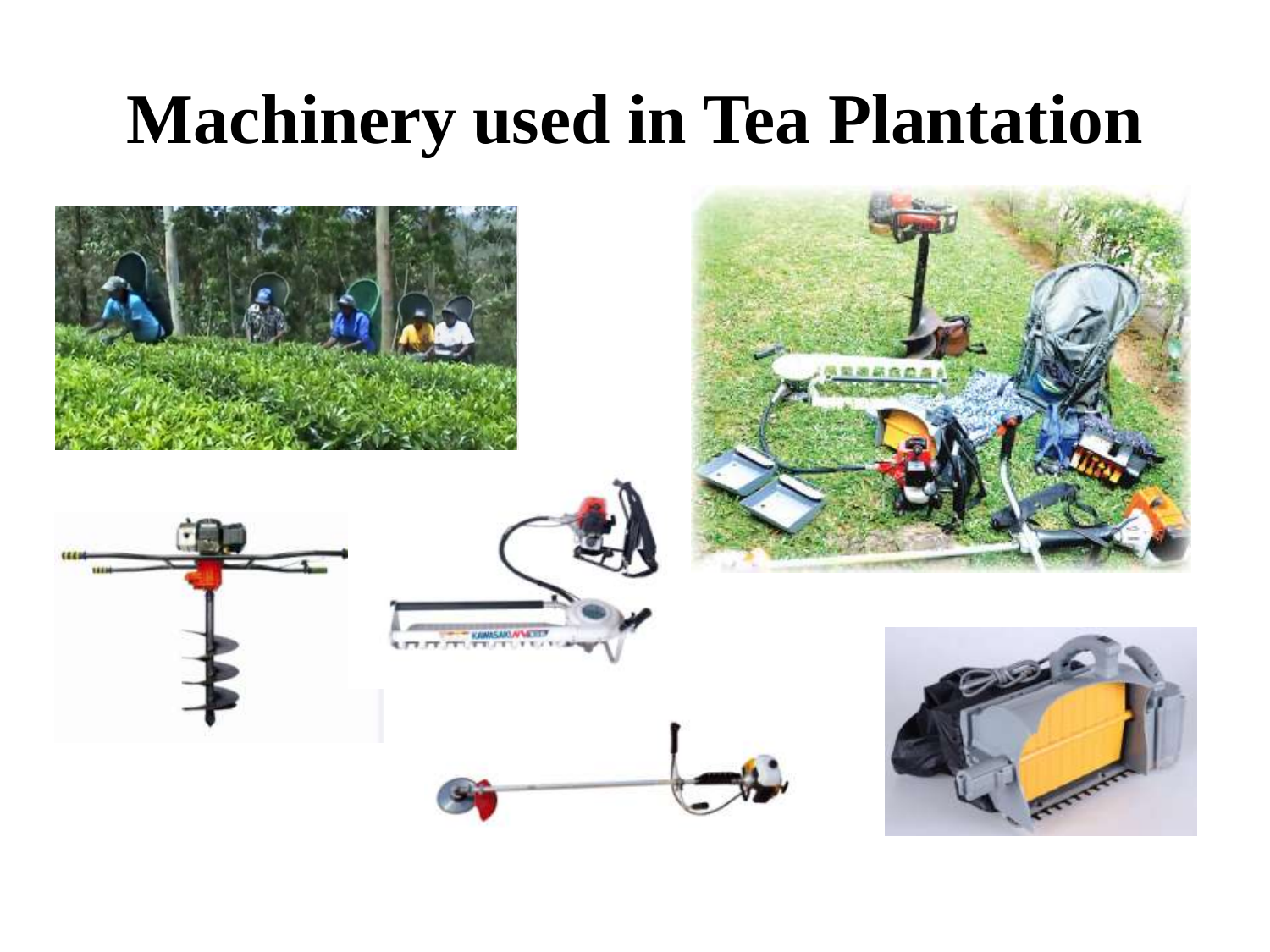# **Machinery Supply Opportunities for Export Crops**









#### **Machinery required**

- 1. Planting Ginger & Turmeric
- 2. Cinnamon pealing
- 3. Harvesting Ginger &Turmeric

**Locally made Pepper Thresher** 

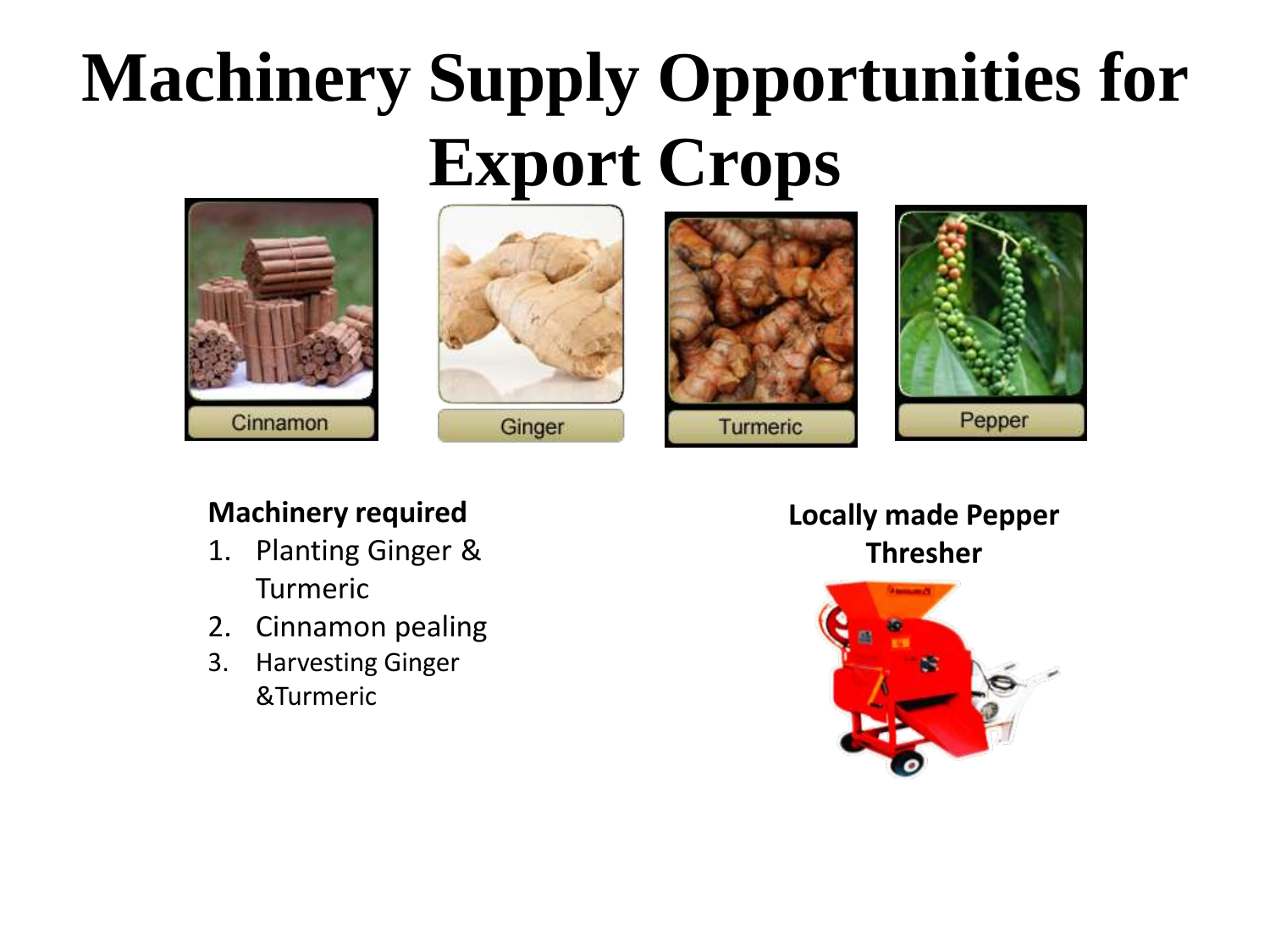#### **Machinery supply Opportunities for Floriculture**





#### **Machinery Required**

- 1. Soil and fertilizer Mixing Machine
- 2. Potting Machinery
- 3. Foliage selecting Machinery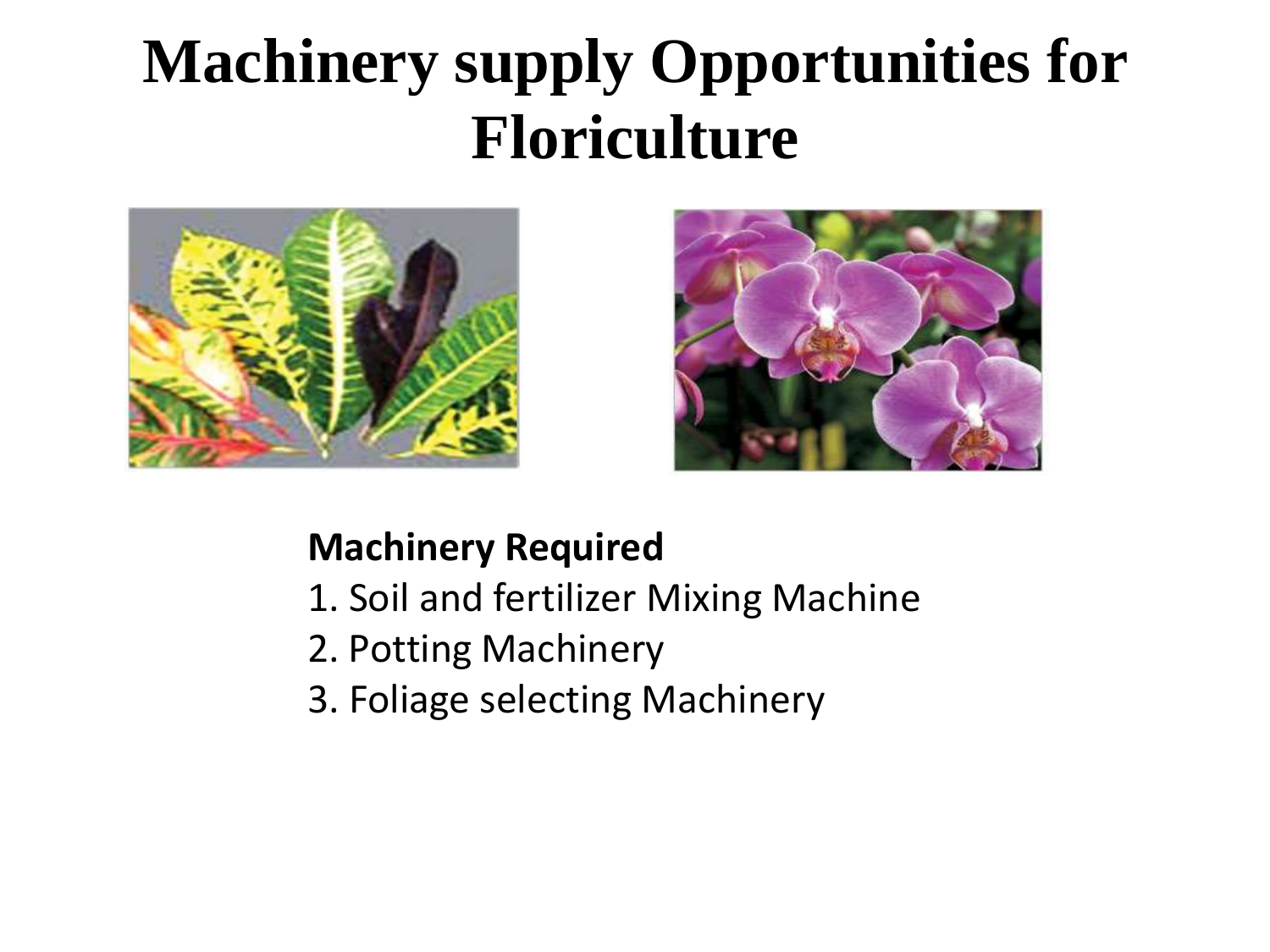### **Locally made Machinery**

Agriculture & Processing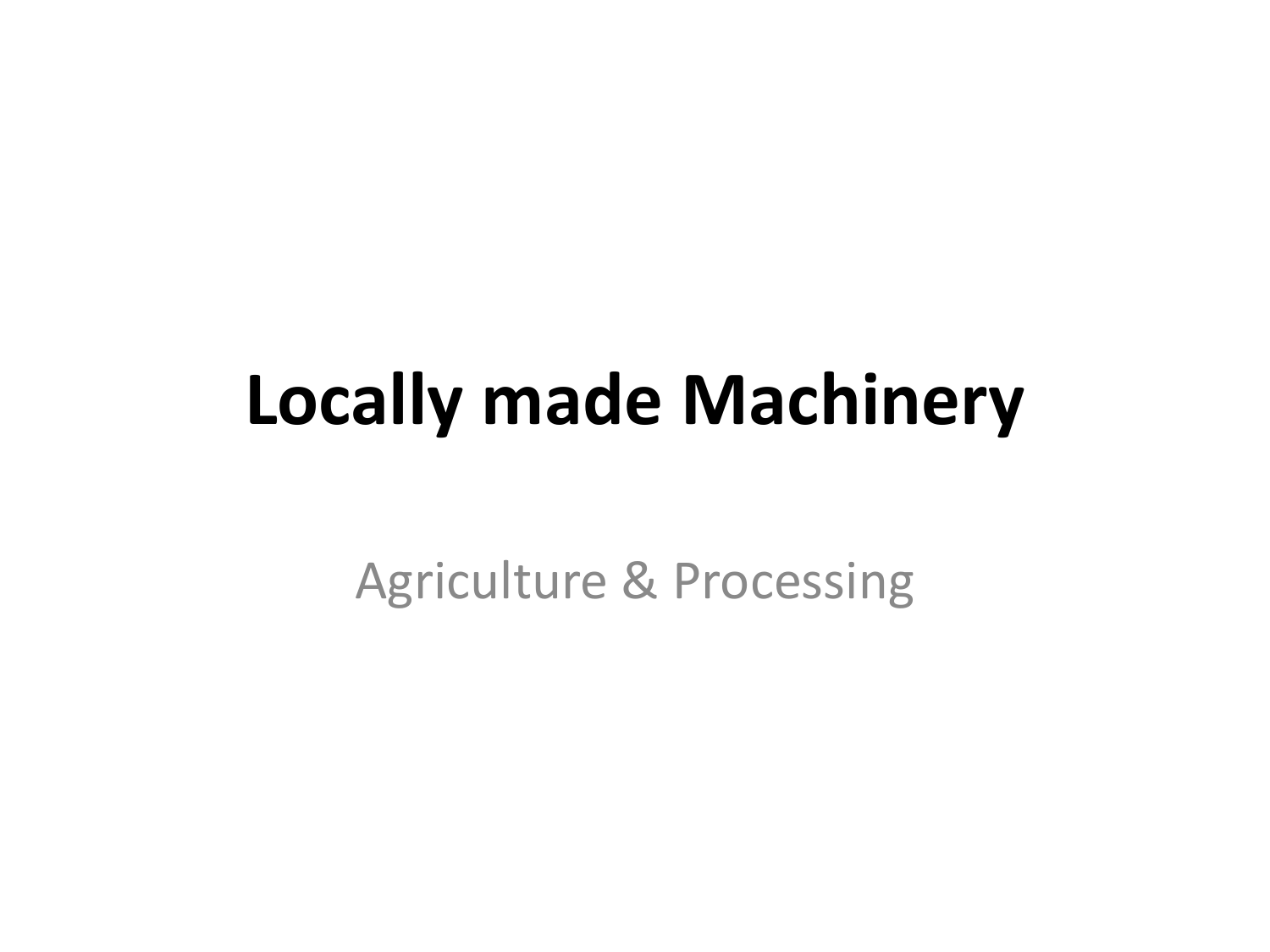# **Agricultural Machinery Industry 1**



Coconut Fibre



Extractor Threshers – 5 Models



Malty Chopper



MULTI SEVER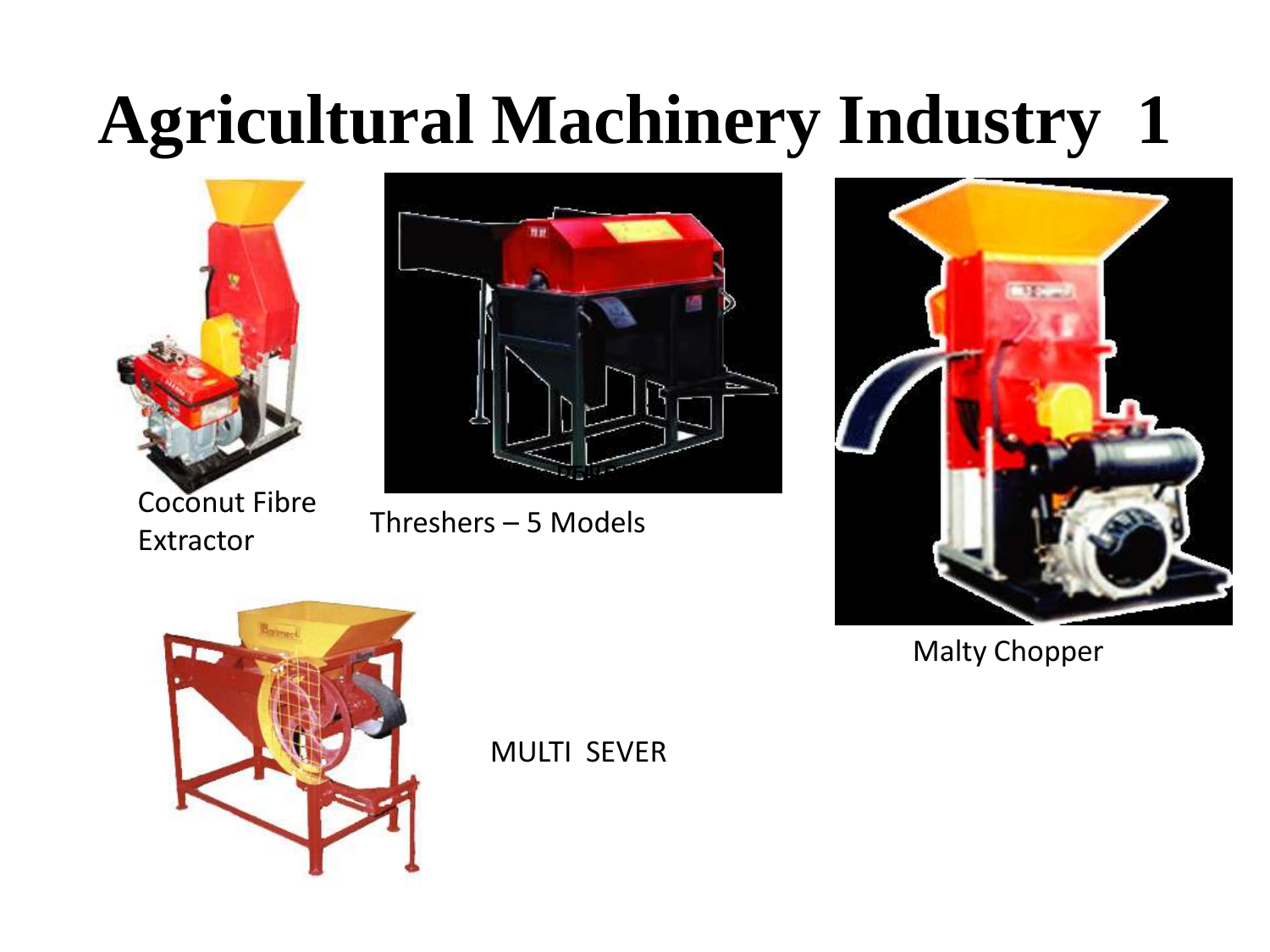### **Agricultural Machinery Industry 2**





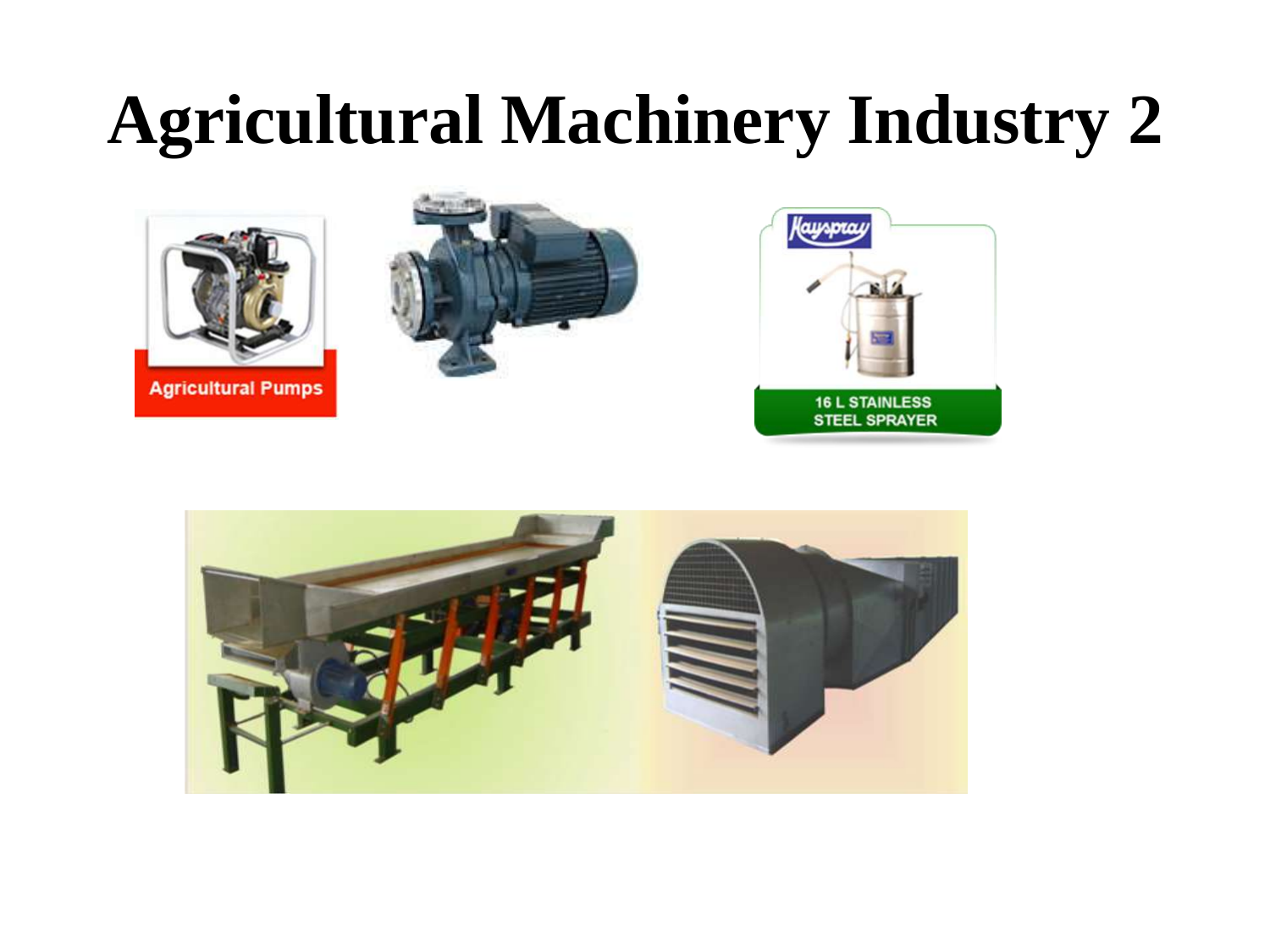### **Processing Machinery Industry 3**

DISK MILL MACHINE UD37







VIRGIN COCONUT OIL EXPELLOR UVCO - 01





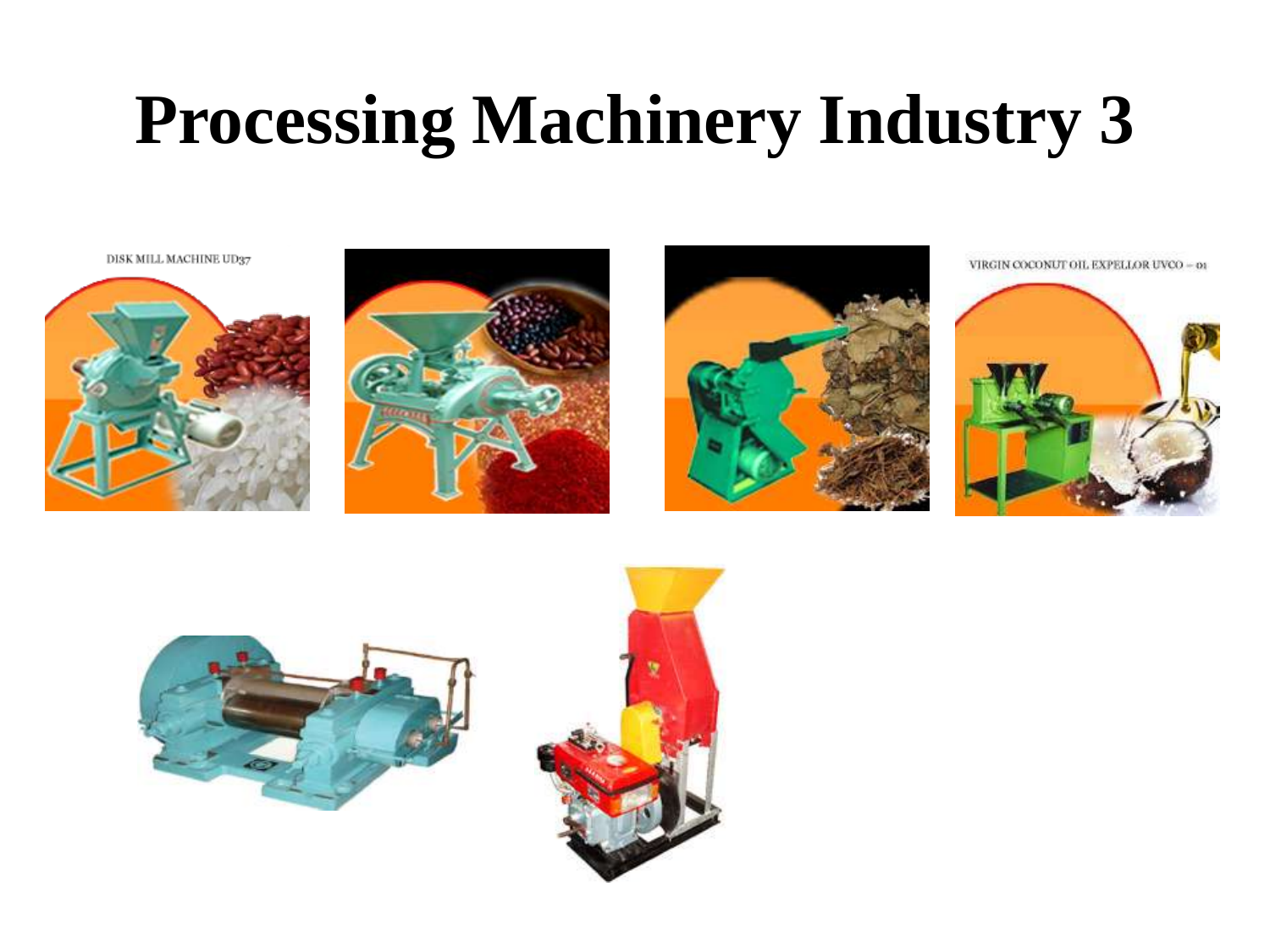# **Distribution /Supply chain of Agriculture Machinery**

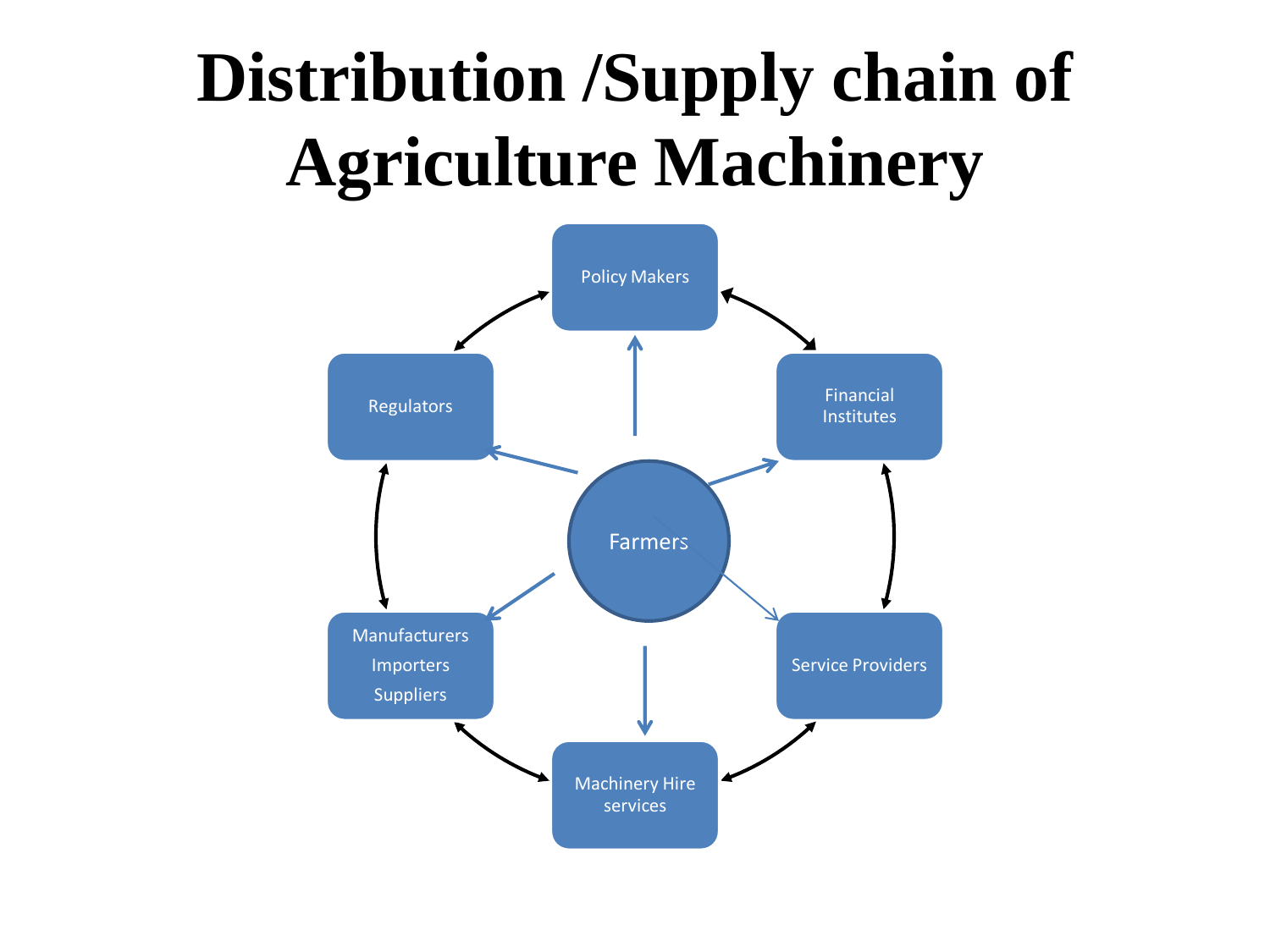# **Agricultural Mechanization Policy**

- Formulation of Agriculture Mechanization Strategy
- Recruitment of District mechanization officers
- Farm Machinery Act Preparation

1

2

3

- Improvement of testing Facilities
- **Testing Service for Machines**
- Provision of Extension services
- Tax relief on Imported Machinery and Duty on raw materials
- Anti dumping policy Preparation
- Direct Import of Machinery and free distribution of Machinery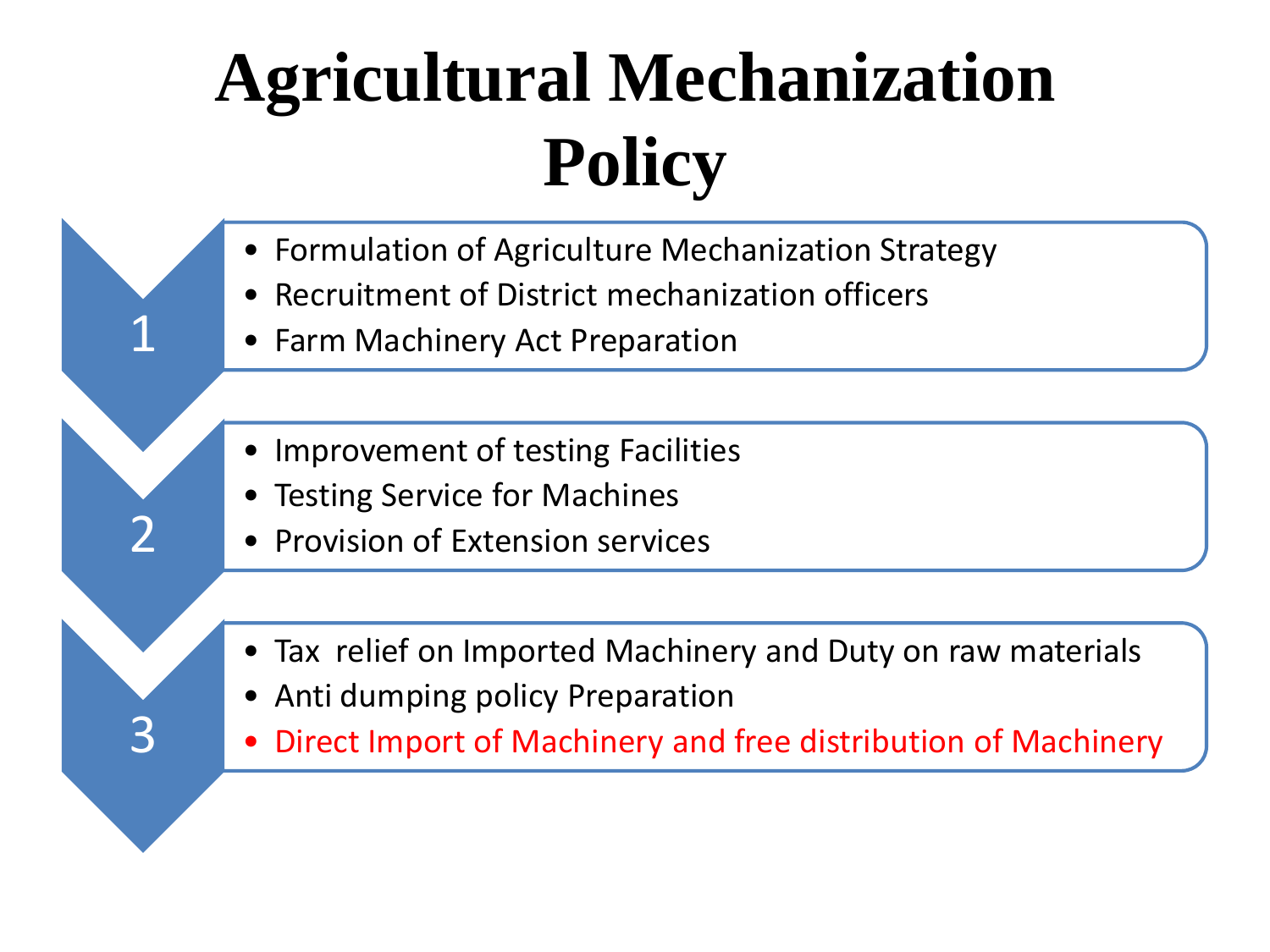# **What Farmers need**

- **Trouble free efficient Machinery**
- **Spare parts and After sales service at a reasonable price**
- **Functioning of support systems.**
- **Assistance in times of difficulty.**
- **Funds at low interest to buy certified machinery**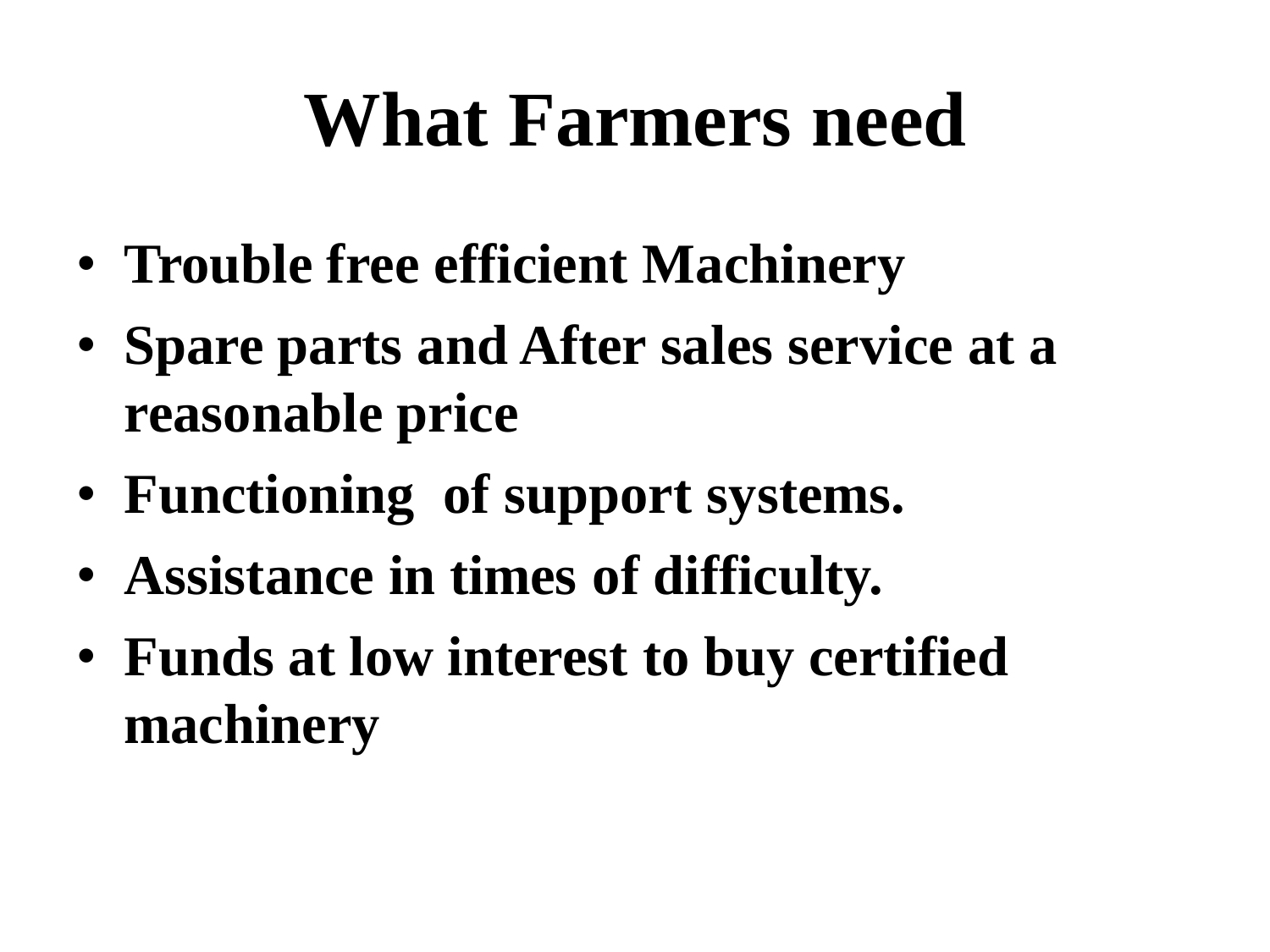#### **IMPORTERS, MANUFACTURERS AND RETAILERS Constrains**

- Registration of Machinery
- Arranging for funds
- Obtaining test reports.
- Staff, officer and operator training.

#### **Constrains**

- Government imports
- Occasional Importers

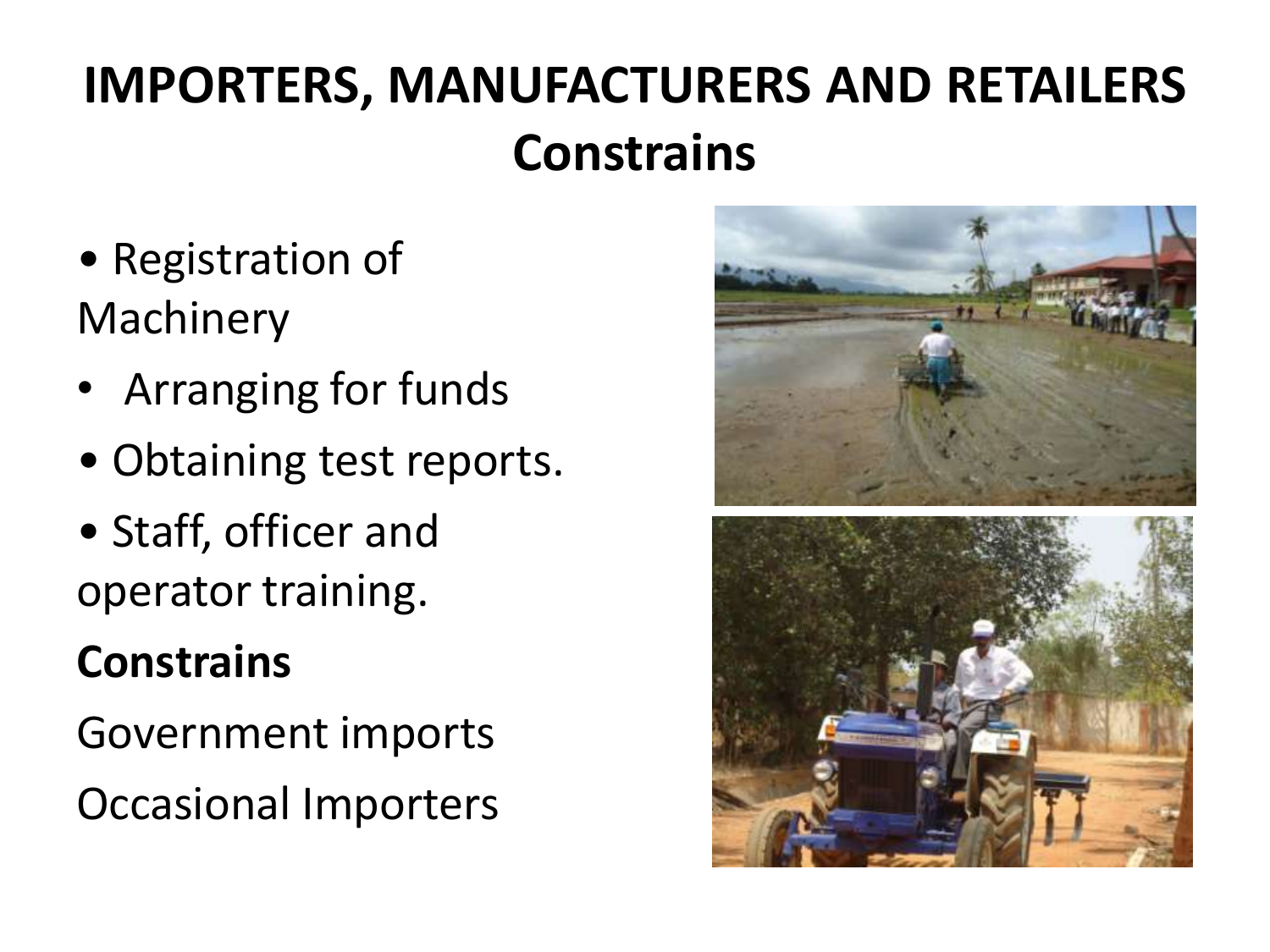# **Trade and Investment Policies**

- Assisting Preferential Trade Policy Formulation and negotiations-CEPA, APFTA, BIMSTEC
- Implementation of tariff revision under ILFTA, SAFTA,PSFTA
- Liaise with private sector and Trade and Tariff Cluster on tariff policy issues.
- Review of import tariff policies and boarder measures periodically in order to rationalize and simplify tariff structure.
- Attending to public appeals on trade and tariff policy issues
- Maintenance of continuous dialogue with the Department of Commerce, Ministry of Trade and Commerce and Ministry of Foreign Affairs on foreign trade issues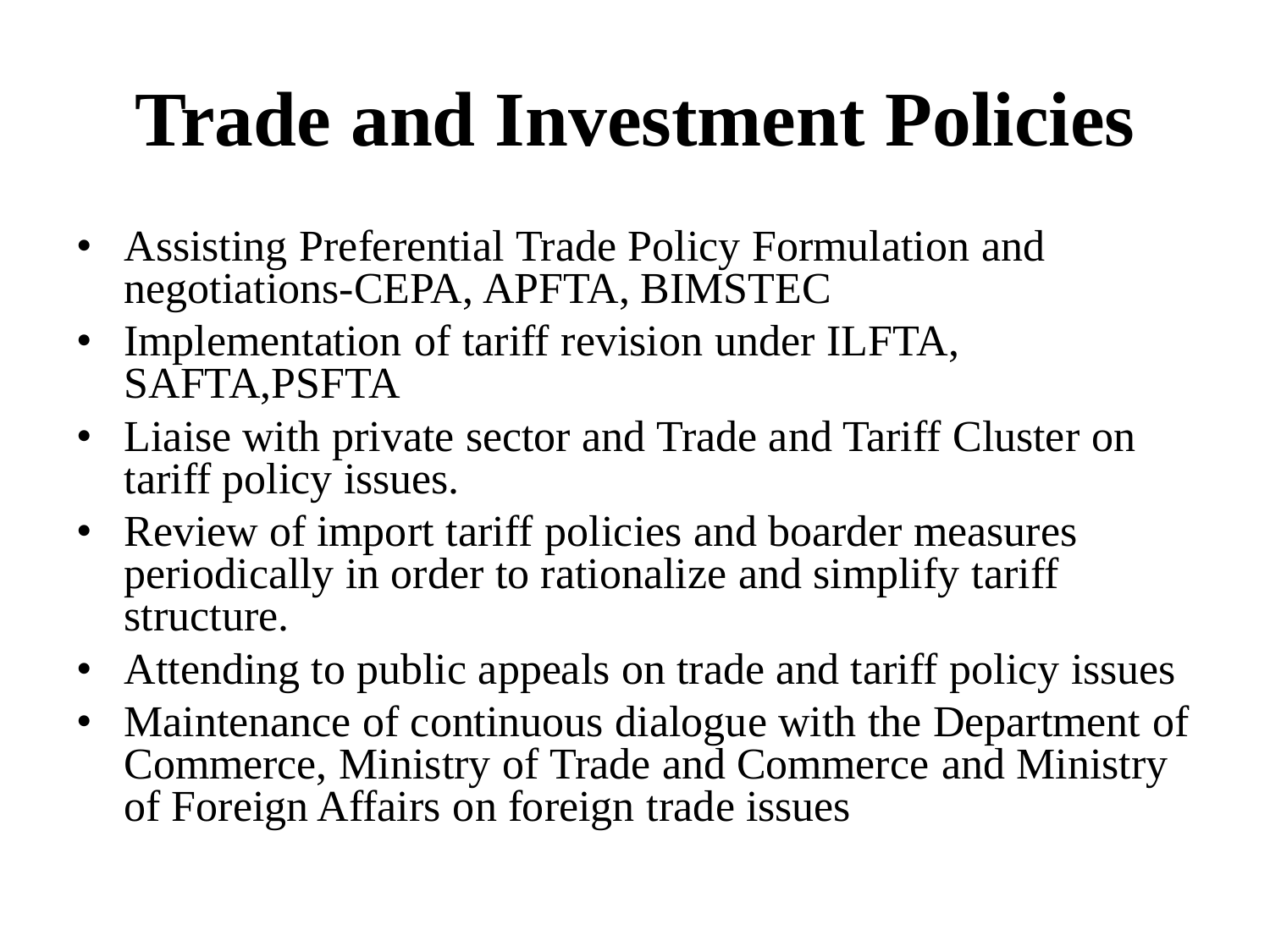# **Challenges and Constraints for a Sustainable Agricultural Machinery**

- To over come Spray drift, over use of Chemicals and water Pollution -introducing new technology.
- Face Climate Change- make machines and shelters to Face Climate change
- Minimise pollution due to low quality Machines made of recycled raw materials - Develop a certification system of quality and performance and publish
- Movement of educated Labour into Comfort zones for employment- Develop concept smart Machines with comfort in operation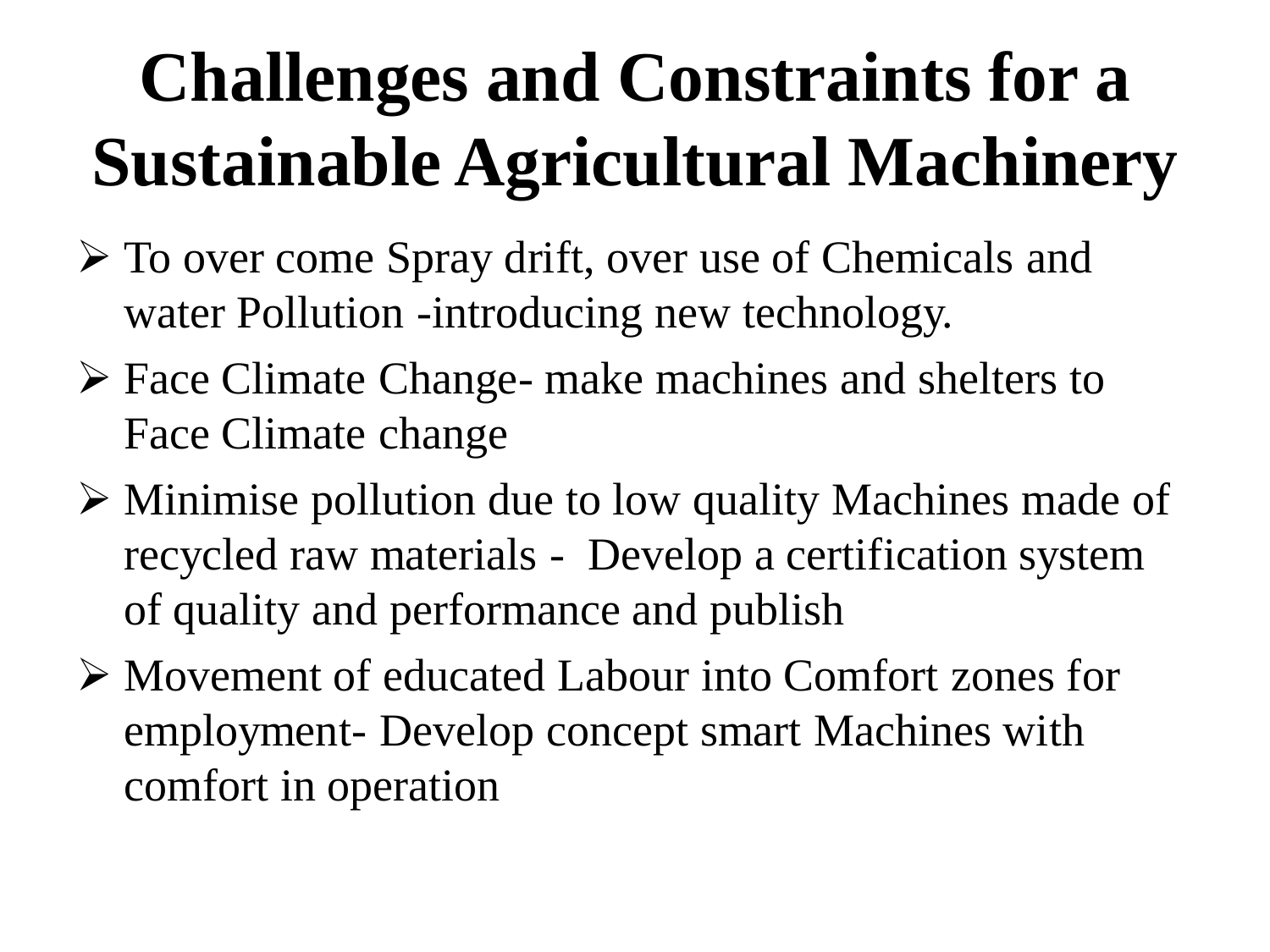#### **Bigger Roles for the Associations in Domestic Agricultural Mechanization and Regional Cooperation**

- **❖** To publish list of certified machinery with Ranks
- To Assist farmers to Identify certified tested machinery in the region
- Train trainers on safe and correct use of farm Machinery.
- To conduct annual symposium on use of new Technology and their benefits
- $\triangle$  To develop the Plant factory concept in the region to sustain food shortage due to climate change
- Educate Government Officers operational efficiency needed for Business sustainability